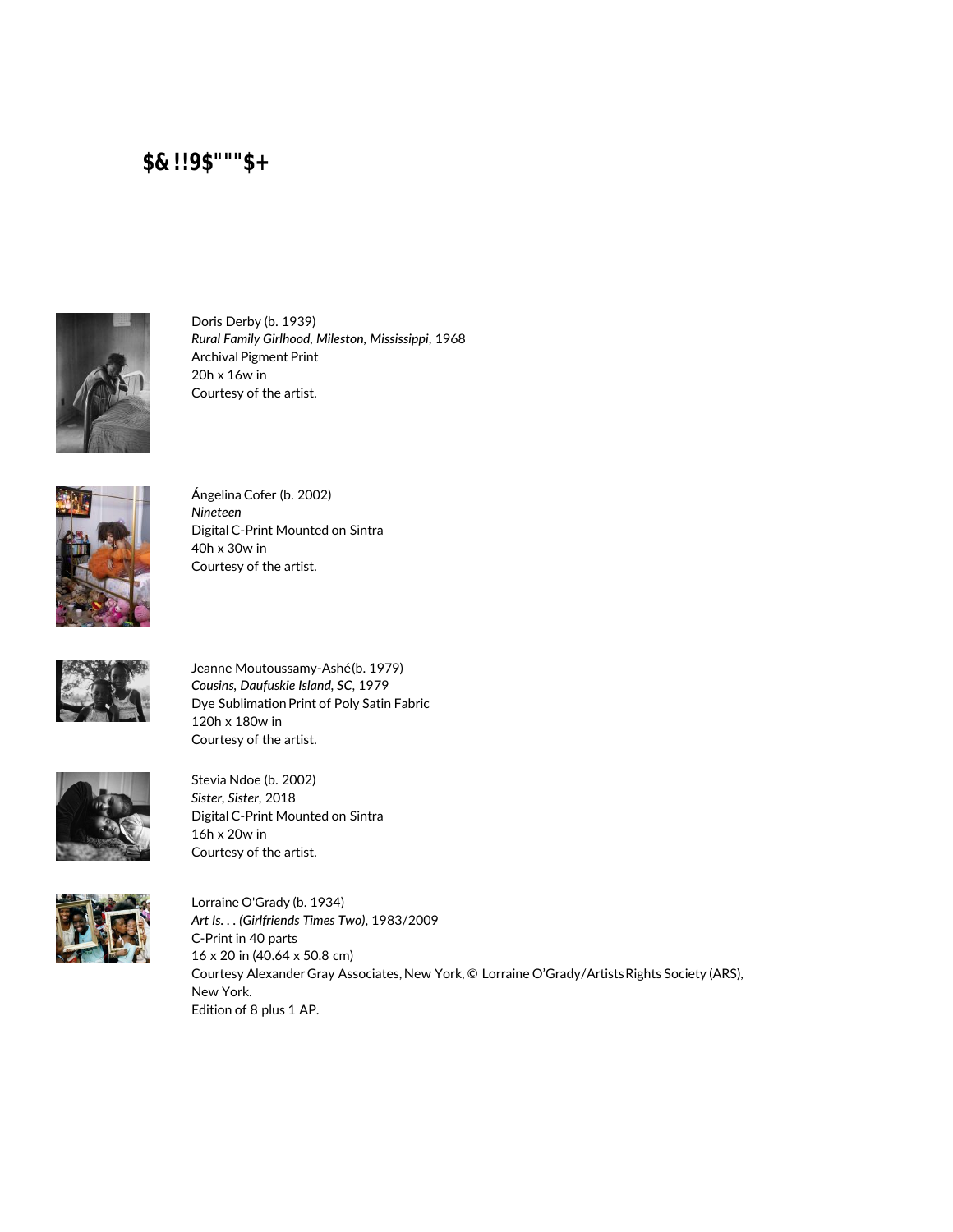

Lorraine O'Grady (b. 1934) *Art Is. . . (Man with Rings and Child)*, 1983/2009 C-Print in 40 parts 16 x 20 in (40.64 x 50.8 cm) Courtesy Alexander Gray Associates, New York, © Lorraine O'Grady/Artists Rights Society (ARS), New York. Edition of 8 plus 1 AP.



Carrie Mae Weems (b. 1953) *Untitled (Woman and Daughter with Make Up)*, 1990 Silver Gelatin 28 1/4h x 28 1/4w in © Carrie Mae Weems. Courtesy of the artist and Jack Shainman Gallery, New York.



Seneca Steplight-Tillet (b. 2012) *Make Up Time*, 2020 Video Run Time: 38 seconds Courtesy of the artist.



LaToya Ruby Frazier (b. 1982) *Self-Portrait (March 10am)*, 2009 Gelatin Silver Print 24h x 20w in Courtesy of the artist and Gladstone Gallery.



Jadyn Miles (b. 2004) *Two Months After the Worst Day Ever*, 2016 Digital C-Print Mounted on Sintra 16h x 20w in Courtesy of the artist and A Long Walk Home, Inc.



Lola Flash (b. 1959) *Tenzin*, 2008 Digital C-Print Mounted on Sintra 30h x 40w in Courtesy of the artist.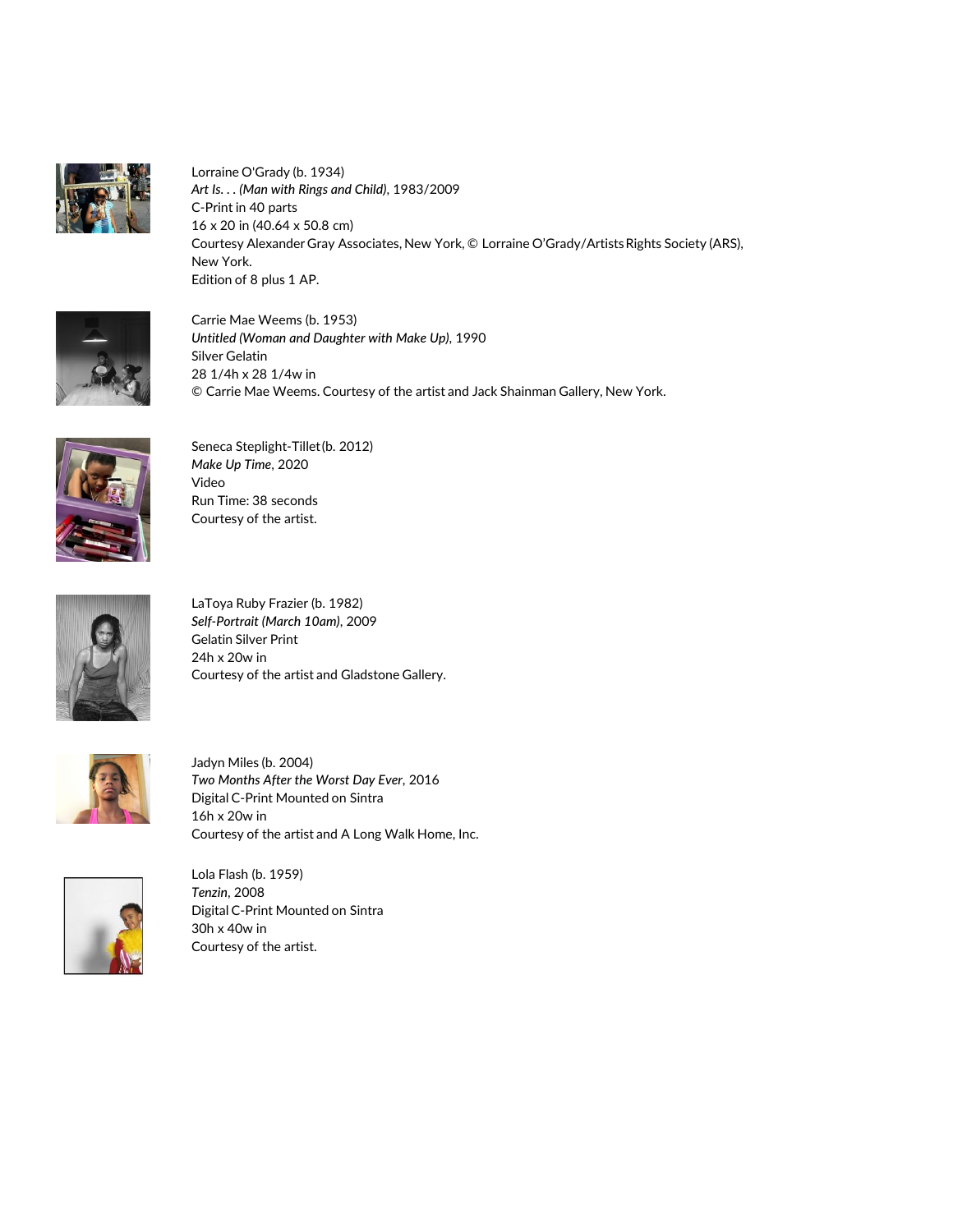

Jada Rodriguez (b. 2003) *The Ball Ends at 5pm*, 2003 Digital C-Print Mounted on Sintra 30h x 40w in Courtesy of the artist.



Nydia Blas (b. 1981) *Group #2 From the Series "The Girls Who Spun Gold"*, 2016 UV Inkjet Print on Vinyl 120h x 180w in Courtesy of the artist.



Quianna Brown (b. 2002), Tanazia Brown (b. 2006), Berlinda Fleurimond (b. 2006), Zarria Miller (b. 2004), DeViniece Scott (b. 2006), Lillianna Shea-Johnson (b. 2004) *Space that Binds Us*, 2019 Video Installation Run Time: 2 minutes, 53 seconds Courtesy of Perfect Ten.



Brooklyn Starks (b. 2005) *Untitled, Self-Portrait*, 2019 Digital C-Print Mounted on Sintra 16h x 20w in Courtesy of the artist and A Long Walk Home, Inc.



Deborah Jack (b. 1970) *Looking Out From series "What is the value of water if it doesn't quench our thirst for..."*, 2016 Digital C-Print Mounted on Sintra 30h x 40w in Courtesy of the artist.



Tawny Chatmon (b. 1979) *It Was Never Your Burden to Carry*, 2020 24k Gold Leaf, Acrylic on Archival Pigment 49h x 38w in Courtesy of the artist, Zuhairah Washington, and Galerie Myrtis.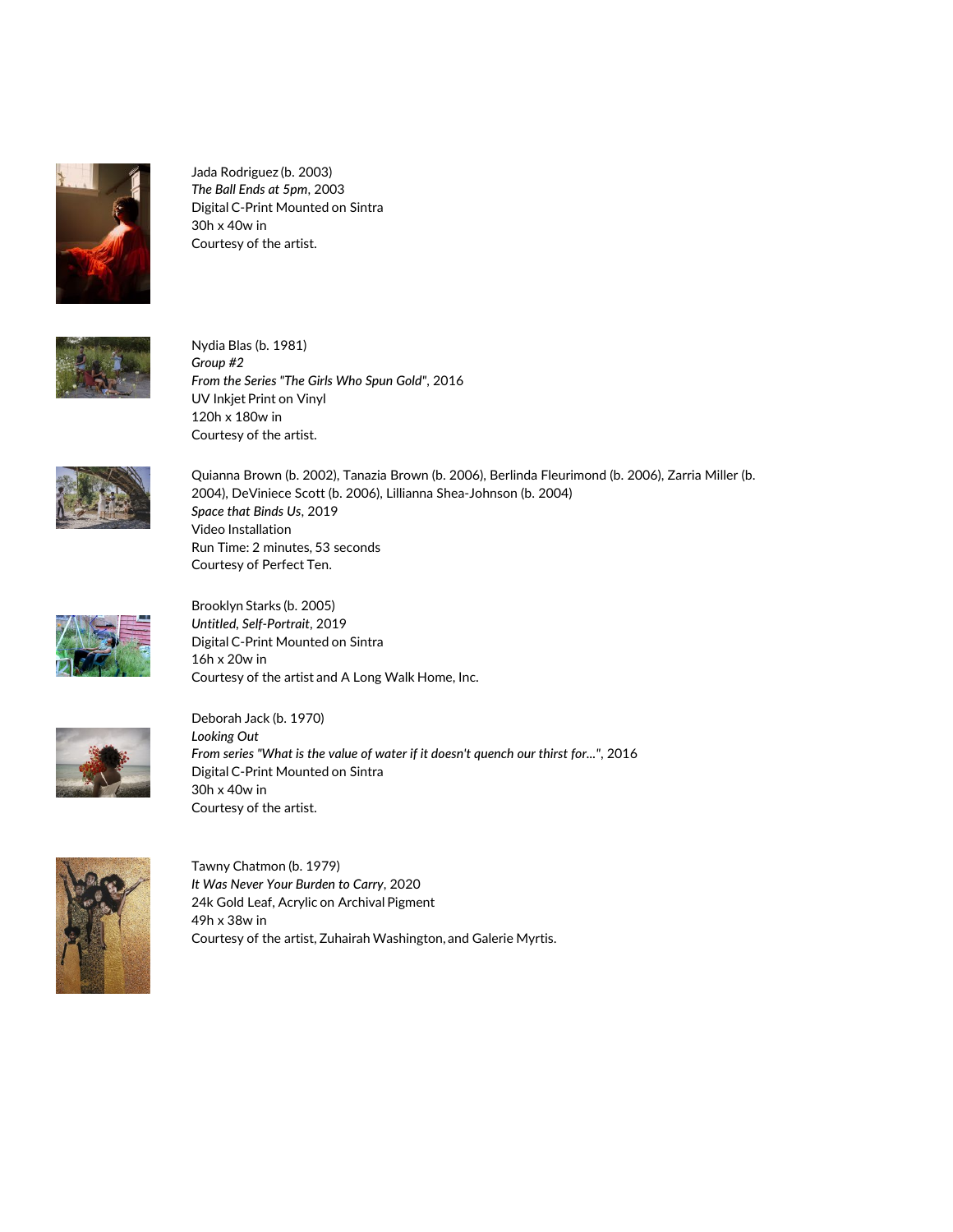

Kahran Bethencourt (b. 1980) *Sophisticated Soul*, 2017 UV Inkjet Print on Vinyl 146h x 180w in Courtesy of the artist and Creative Soul Photography.



Fabiola Jean-Louis (b.1978) *Follow the Drinking Gourd*, 2018 Archival Pigment Print 31h x 24w in Courtesy of the artist.



Cara Star Tyner (b. 2007) *From the project "Old Childhood Memories"*, 2021 Digital C-Print Mounted on Sintra 30h x 40w in Courtesy of artist and Bronx Documentary Center.



Lisa "Majiq" Farrar-Medina (b. 1991) *Descendants*, 2021 Digital C-Print Mounted on Sintra 30h x 40w in Courtesy of the artist and Miss Newark USA.



Nia Brown (b. 1998) *Whipped at the Roots From series "Relax"*, 2015 Gelatin Silver Print 37h x 20w in Courtesy of the artist and Scheherazade Tillet.



Rashida Bumbray (b. 1978) *Braiding and Singing (a point)*, 2020 Single Channel Digital Film Run Time: 6 minutes, 47 seconds Courtesy of the artist and Scheherazade Tillet.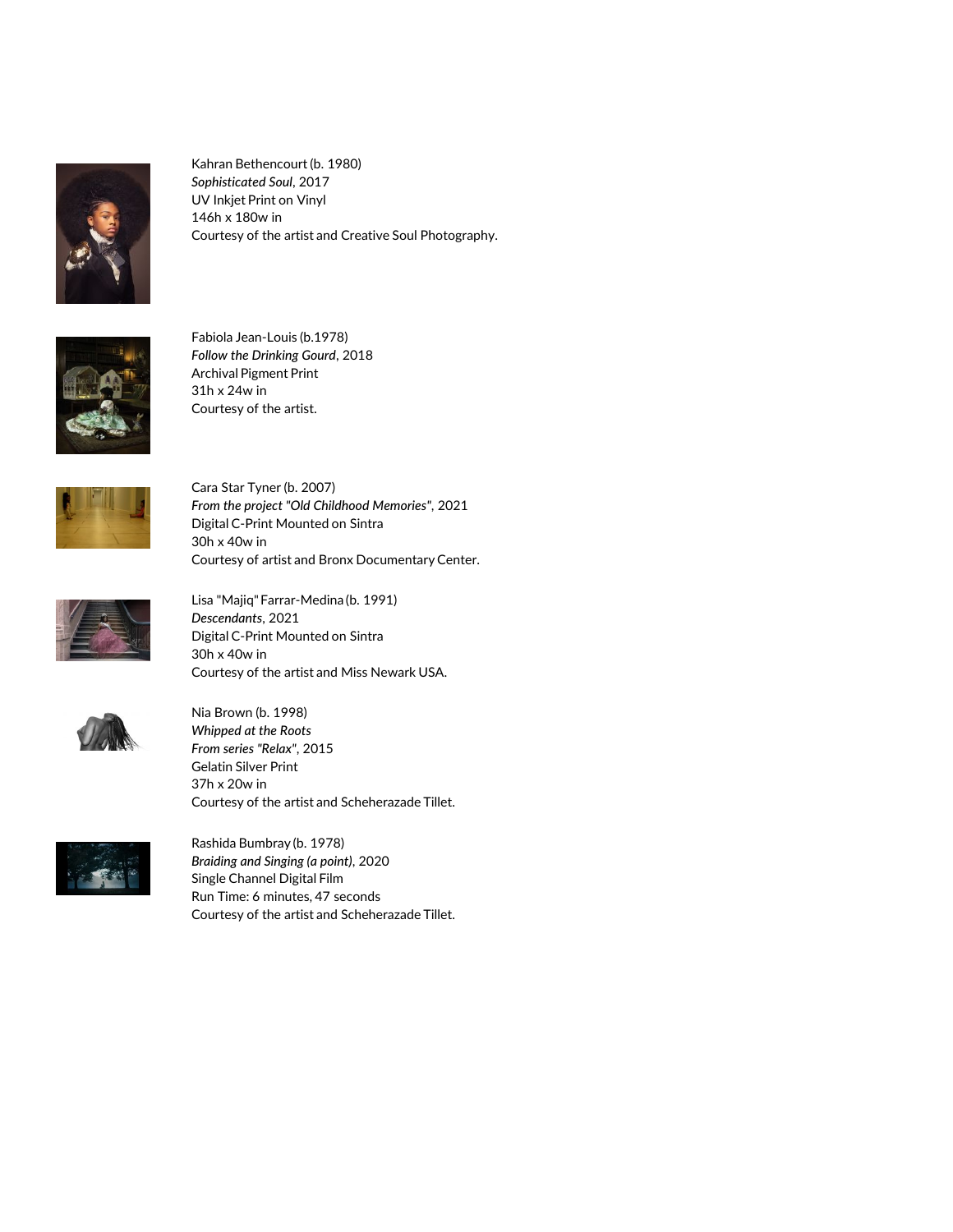

Nydia Blas (b. 1981) *Resana with Mirror From series "The Girls Who Spun Gold"*, 2016 Digital C-Print Mounted on Sintra 30h x 40w in Courtesy of the artist.



Azariah Baker (b. 2005) *Reincarnate*, 2005 Digital C-Print Mounted on Sintra 16h x 20w in Courtesy of the artist and A Long Walk Home, Inc.



Savannah Flowers (b. 2005) *On the Edge, Series II*, 2019 Archival Inkjet Print 10 1/5h x 8w in Courtesy of the artist and A Long Walk Home, Inc.



Zainab Floyd (b. 1997) *She is a friend of mine. She carry me.*, 2020 Digital C-Print Mounted on Sintra 30h x 40w in Courtesy of the artist.



Jeanne Moutoussamy-Ashé (b. 1979) *Girl in screen door, Edisto Island, SC*, 1977 Dye Sublimation Print of Poly Satin Fabric 40h x 60w in Courtesy of the artist.



Deborah Roberts (b. 1962) *Rosa (series)*, 2018 Mixed Media on Paper 30h x 22w in Courtesy of the artist.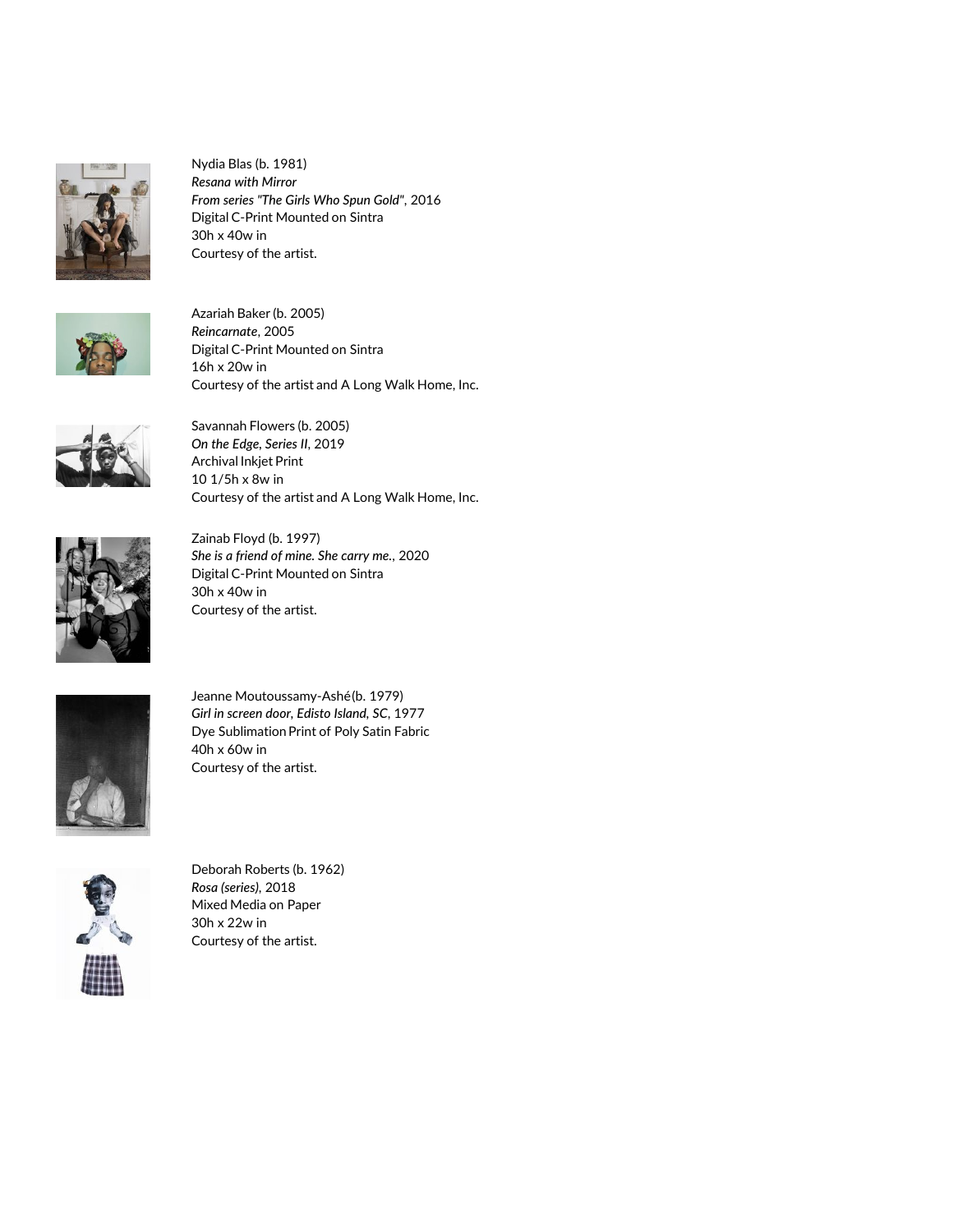

Dashara McDaniel (b. 2001) *#AllBlackLivesMatter,* 2016 Archival Inkjet Print 23 1/2h x 15 1/2w in Courtesy of the artist and A Long Walk Home, Inc.



Doris Derby (b. 1939) *Member of the Southern Media Photographing a Young Girl Farish Street, Jackson, Mississippi*, 1968 Archival Pigment Print 16h x 20w in Courtesy of the artist.



Fanta Diop (b. 2003) *Black Lives Matter Protests*, 2020 Digital C-Print Mounted on Sintra 30h x 40w in Courtesy of the artist and Bronx Documentary Center.



Fanta Diop (b. 2003) *Black Lives Matter Protests*, 2020 Digital C-Print Mounted on Sintra 40h x 30w in Courtesy of the artist and Bronx Documentary Center.



Sheila Pree Bright (b. 1967) *Untitled #16 From series "Plastic Bodies"*, 2003 Archival Inkjet Print 16h x 20w in Courtesy of the artist.